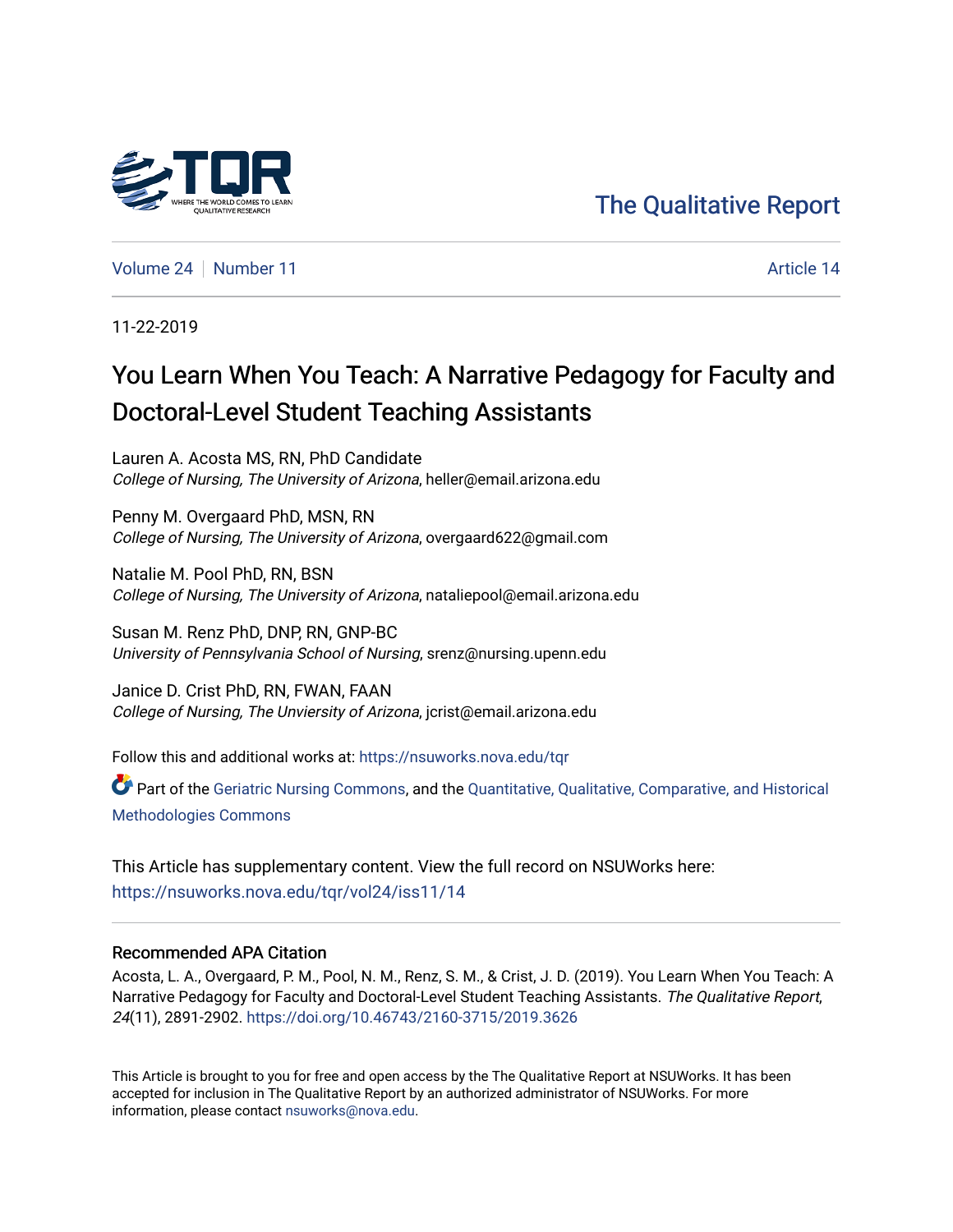

# You Learn When You Teach: A Narrative Pedagogy for Faculty and Doctoral-Level Student Teaching Assistants

# Abstract

The purpose of this study was to understand the meaning of online co-teaching for PhD faculty and teaching assistants (TAs). Narrative pedagogy underpinned the inquiry, which was designed to advance the discourse on mentorship of PhD future faculty. A faculty member and TA authors kept concurrent weekly journals or after-the-fact written reflections. The authors analyzed data as a team using a fivephase interpretive phenomenological analysis process to interpret the meaning of co-teaching for faculty and TAs. Lines of inquiry, central concerns, exemplars, shared meanings, and paradigm cases supported the overall interpretation, "You Learn When You Teach." Co-mentorship should be a requirement for nursing faculty preparation programs. Five strategies for ensuring success of PhD nursing students' development as professional nurse scholars are recommended. Doctoral programs (e.g., PhD; DNP) would benefit from a unified approach to faculty preparation, guided by theories such as narrative pedagogy.

# Keywords

Narrative Pedagogy, Doctoral Education, Graduate Teaching Assistants, Mentoring

# Creative Commons License



This work is licensed under a [Creative Commons Attribution-Noncommercial-Share Alike 4.0 International](https://creativecommons.org/licenses/by-nc-sa/4.0/)  [License](https://creativecommons.org/licenses/by-nc-sa/4.0/).

# Acknowledgements

Acknowledgement to Dr. Linda R. Phillips with early recommendations on literature review.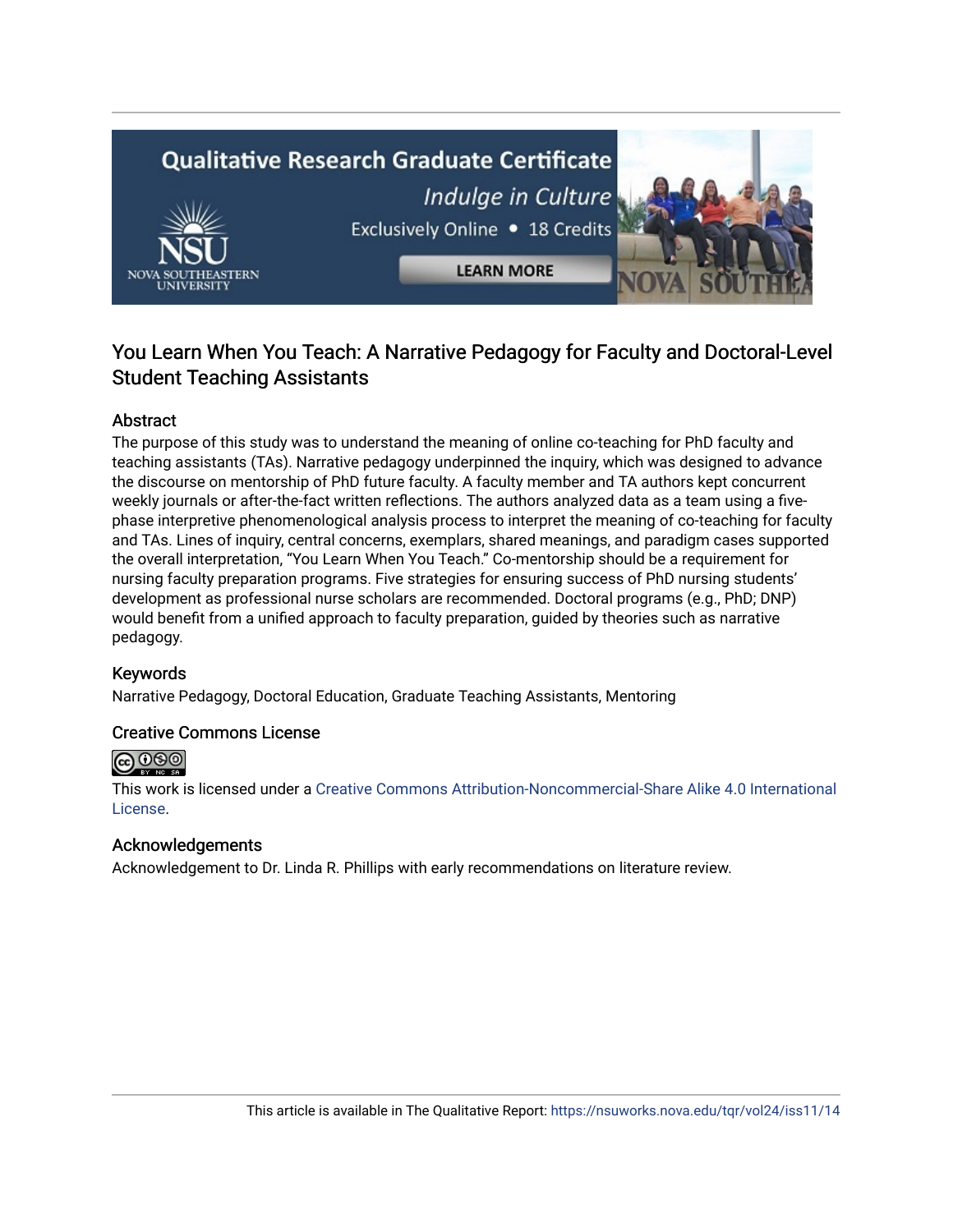

# **You Learn When You Teach: A Narrative Pedagogy for Faculty and Graduate Teaching Assistants**

Lauren A. Acosta, Penny Morgan Overgaard, and Natalie M. Pool The University of Arizona, Tucson, Arizona, USA

Susan M. Renz University of Pennsylvania, Philadelphia, Pennsylvania, USA

# Janice D. Crist

The University of Arizona, Tucson, Arizona, USA

*The purpose of this study was to understand the meaning of online co-teaching for PhD faculty and teaching assistants (TAs). Narrative pedagogy underpinned the inquiry, which was designed to advance the discourse on mentorship of PhD future faculty. A faculty member and TA authors kept concurrent weekly journals or after-the-fact written reflections. The authors analyzed data as a team using a five-phase interpretive phenomenological analysis process to interpret the meaning of co-teaching for faculty and TAs. Lines of inquiry, central concerns, exemplars, shared meanings, and paradigm cases supported the overall interpretation, "You Learn When You Teach." Co-mentorship should be a requirement for nursing faculty preparation programs. Five strategies for ensuring success of PhD nursing students' development as professional nurse scholars are recommended. Doctoral programs (e.g., PhD; DNP) would benefit from a unified approach to faculty preparation, guided by theories such as narrative pedagogy. Keywords: Narrative Pedagogy, Doctoral Education, Graduate Teaching Assistants, Mentoring*

As part of a long-term plan to increase the number of nurses in the workforce, the American Association of Colleges of Nursing (AACN) is leading efforts to increase the number of graduate prepared nurses available to fill faculty vacancies (AACN, 2017). The current demand for qualified nurse faculty requires that graduate level nursing programs adequately prepare students to enter a faculty role upon graduation. Early evidence showed limited emphasis on teacher preparation in nursing doctoral programs and nursing faculty often teach as they were taught; but for educators, it is important to evaluate alternate pedagogies in terms of their impact on the learner outcomes (Oermann, 2007). Focused preparation for the teaching role, including mentoring during the course of doctoral studies, was an important factor needed in creating nurse educators that were better prepared to educate both baccalaureate and graduate nursing student. Lack of teaching and mentoring about teaching could force novice faculty to utilize a trial and error approach to teaching (Bartels, 2007). Other evidence was that most graduate programs do not adequately prepare students for a teaching role (Aldebron & Allan, 2010). In a later study on nurse faculty preparedness, only 38% of sampled clinical faculty reported exposure to pertinent training on pedagogical strategies during graduate school (Suplee, Gardner, & Jerome-D'Emilia, 2014). The preparation of nurse educators has continued to be inconsistent, complex, and challenging since nursing and education are two distinct disciplines (Booth, Emerson,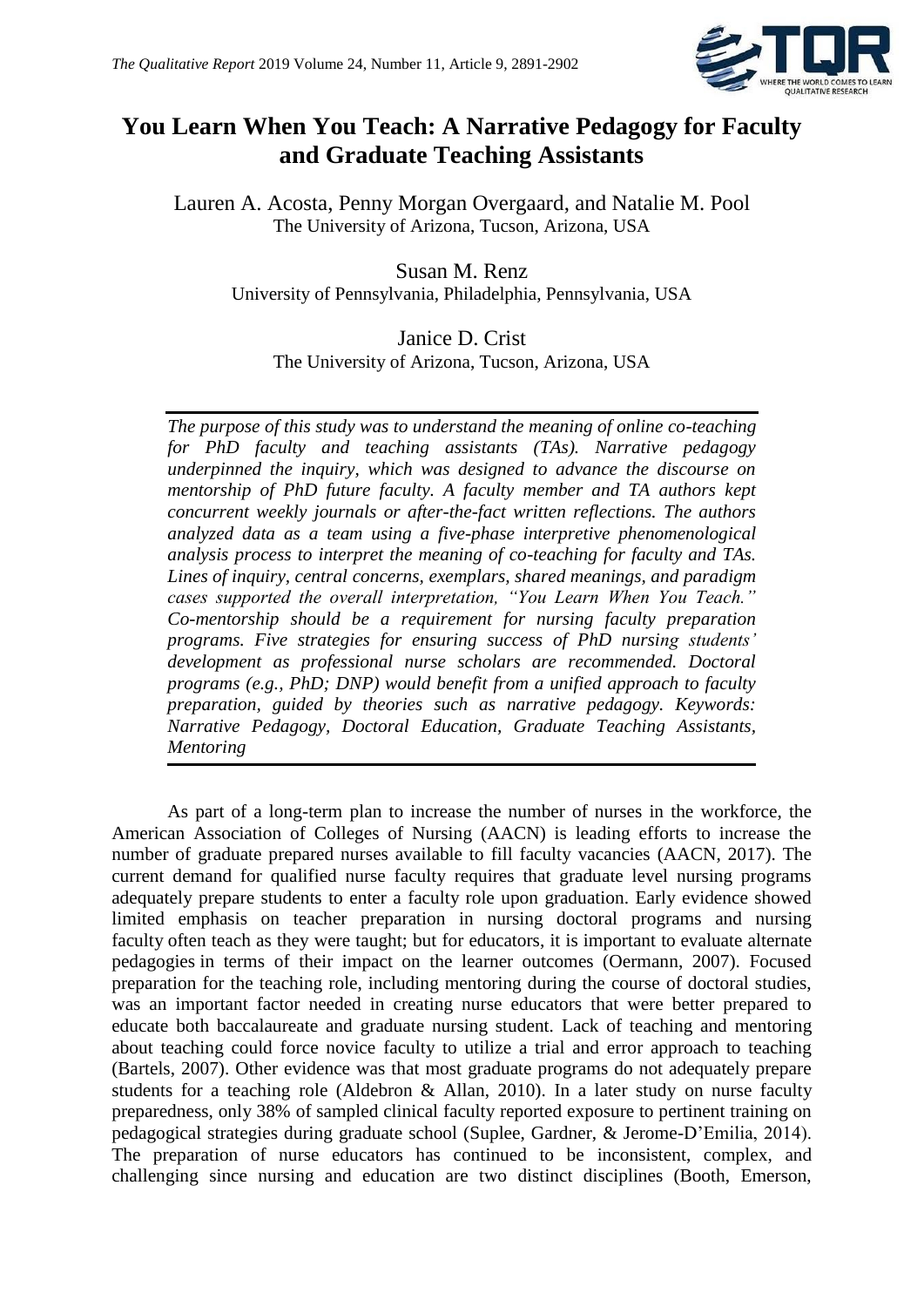Hackney, & Souter, 2016). Recent research indicated that conventional pedagogies in nursing education were not adequate to meet the needs the nursing graduate in current practice (Culyer, Jatulis, Cannistraci, & Brownell, 2018). Thus, it was important to explore teaching assistants' (TA) and faculty's mentoring experiences in nursing PhD programs as an important aspect of the faculty development process. Two recent interactive online PhD courses co-taught with TAs presented an opportunity to study doctoral teacher training in real time, reported here.

# **Study and Researcher Context**

The context for the current study was the teaching practicum requirement for doctoral nursing students enrolled in the Nurse Faculty Loan Program (NFLP). This program is offered by the U.S. Department of Health and Human Services (HHS), Health Resources and Services Administration (HRSA) to graduate nursing programs within accredited schools of nursing and is designed to increase the number of doctorate-prepared nursing faculty in the United States (HRSA, 2016).

The experienced faculty member (referred to as "faculty" in this paper) has been teaching in the PhD program at her current institution for over 18 years. She received significant mentoring herself both as a PhD student and as a novice faculty member, thus growing to appreciate the positive impact of this process on her own professional development and acculturation into nursing academia. She has purposefully sought out mentoring relationships with PhD students such as the teaching assistants (TAs) featured in this paper. The TAs came from a variety of clinical and academic backgrounds. During the TAs' co-teaching experiences with the faculty author, teaching experience in formal nursing degree programs was as follows. Two with Master's degrees were currently teaching in undergraduate in-person courses; one with a DNP was teaching in a masters and a DNP program; and one did not have teaching experience. The four TA co-authors were unified in their shared interest in further developing their teaching-learning skills through the mentoring process.

#### **Purpose and Research Question**

Based on a narrative pedagogical approach to education, the authors reflected on their experiences as faculty member or TA for two online doctoral nursing research courses. The purpose of this study was to explore the meaning for PhD faculty and TAs of co-teaching in online PhD programs in order to advance the discourse on mentorship of future PhD-prepared nursing faculty. A secondary purpose was for the TAs in collaboration with their faculty mentor, to apply the interpretive phenomenological data analysis process they had learned in the qualitative course they had all take and that some of them co-taught, to analyze the narratives. The question for this inquiry was**,** "What is the meaning of faculty's and teaching assistants' experiences in co-teaching online PhD nursing research courses?" In this article, the authors address mutual learning that occurs for faculty and TAs in online doctoral courses.

### **Method**

#### **Narrative Pedagogical Framework**

Narrative pedagogy framed this inquiry. This nursing education approach was developed through phenomenological research conducted with online nursing faculty and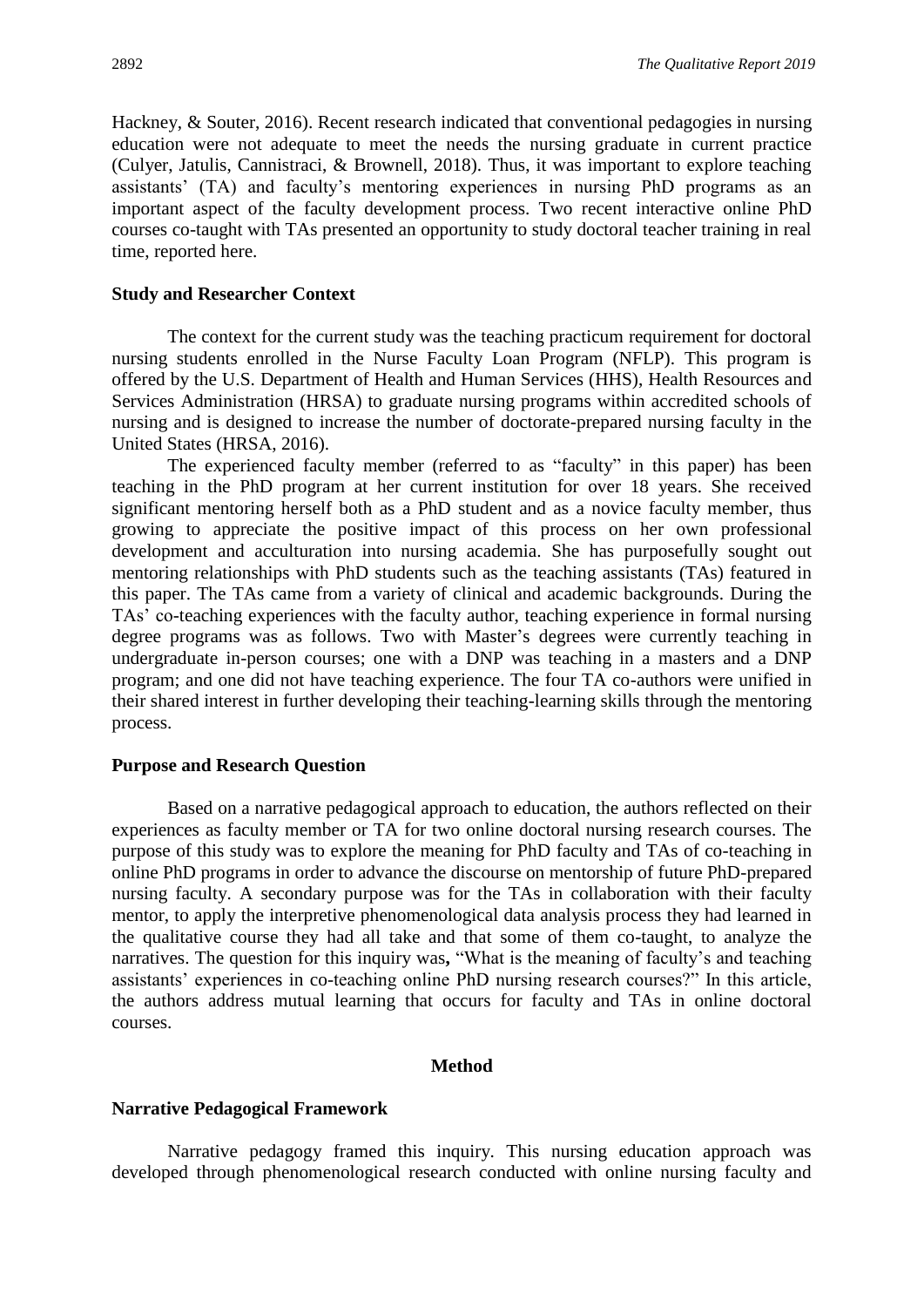nursing students by Diekelmann and Ironside (Diekelmann, 2001; Ironside, 2005). An important tenet was that through open dialogue and listening to others' perspectives, including those from novice instructors, new learning and improved teaching practices could emerge. This type of pedagogy emphasizes "teaching the practices of learning and thinking as well as teaching content and skills" (Ironside, 2005, p. 484). Narrative pedagogy research has focused on pre-licensure nursing education, including examination of simultaneous learning for faculty (Ironside, 2014). This framework has informed the faculty member's general teaching approach as well as interventions in previous research (Crist, Pasvogel, Hepworth, & Koerner, 2015) over the previous two decades.

# **Participant Recruitment, Characteristics, and Consent**

Over the course of four years, the faculty agreed to mentor four TAs who volunteered, either for practice teaching without credit or specifically to fulfill 1-6 credits of mentored teaching as required by the NFLP. The TA co-authors enrolled for 0-3 units of mentored teaching with the faculty co-author within the previous 4 years. Although experienced nurses, most of the TAs described themselves as novice educators who had a range of 0 to 4 years of experience teaching online didactic courses in either undergraduate or graduate nursing programs. All four of the TAs were interested in the specific courses in which they were mentored as they pertained to some facet of their own dissertation work or clinical practice. The faculty and the first two TAs initiated this study, and then invited three previous TAs to join the endeavor; two agreed. Because there were no participants beyond the authors, they did not contact the university's Institutional Review Board (IRB).

# **Study Design**

In 2016, the two most recent TAs (thereafter referred to as TA 1 and TA 2, respectively) and the faculty decided to keep weekly journals to summarize discussions and reflect on their teaching experiences throughout the semester, and to meet by telephone weekly to clarify assignments, discuss any student issues, and explore reflections from the previous week to enhance the mentored teaching experience. Based on the richness of their own teaching experiences emerging from the weekly journals and telephone calls, they later sought out the perspectives of the previous two TAs (TA 3 and TA 4) to further enhance the study.

Initial meetings between the faculty and each of the TAs were conducted in person, by telephone, or via Skype. To illustrate how narrative pedagogy informed this inquiry, at the beginning of each course, the faculty and TAs met to talk about mutual expectations, general procedures, and specific areas of interest or skills represented in the existing course work. This is in direct contrast to other types of mentoring approaches in which the mentor singularly determines the mentees' tasks and roles. Seeking collaboration and agreement from the TAs is consistent with narrative pedagogy's learner-centered approach to education (Brown, Kirkpatrick, Mangum, & Avery, 2008). TAs were encouraged by the faculty member to select teaching activities that were deemed most meaningful and beneficial to their personal learning needs. For example, if the TA expressed a desire to review and practice scoring students' written work, she created a plan to facilitate this skill under the guidance of the faculty. Certain TAs also chose to assist the faculty with improvements in course design and content. Each chose to serve as important peer-resources for students. All TAs chose to participate in activities similar to the faculty such as grading, lecturing, and providing feedback, with the faculty having the ultimate responsibility of assigning actual grades. Students, the faculty member, and the TAs introduced themselves and clarified their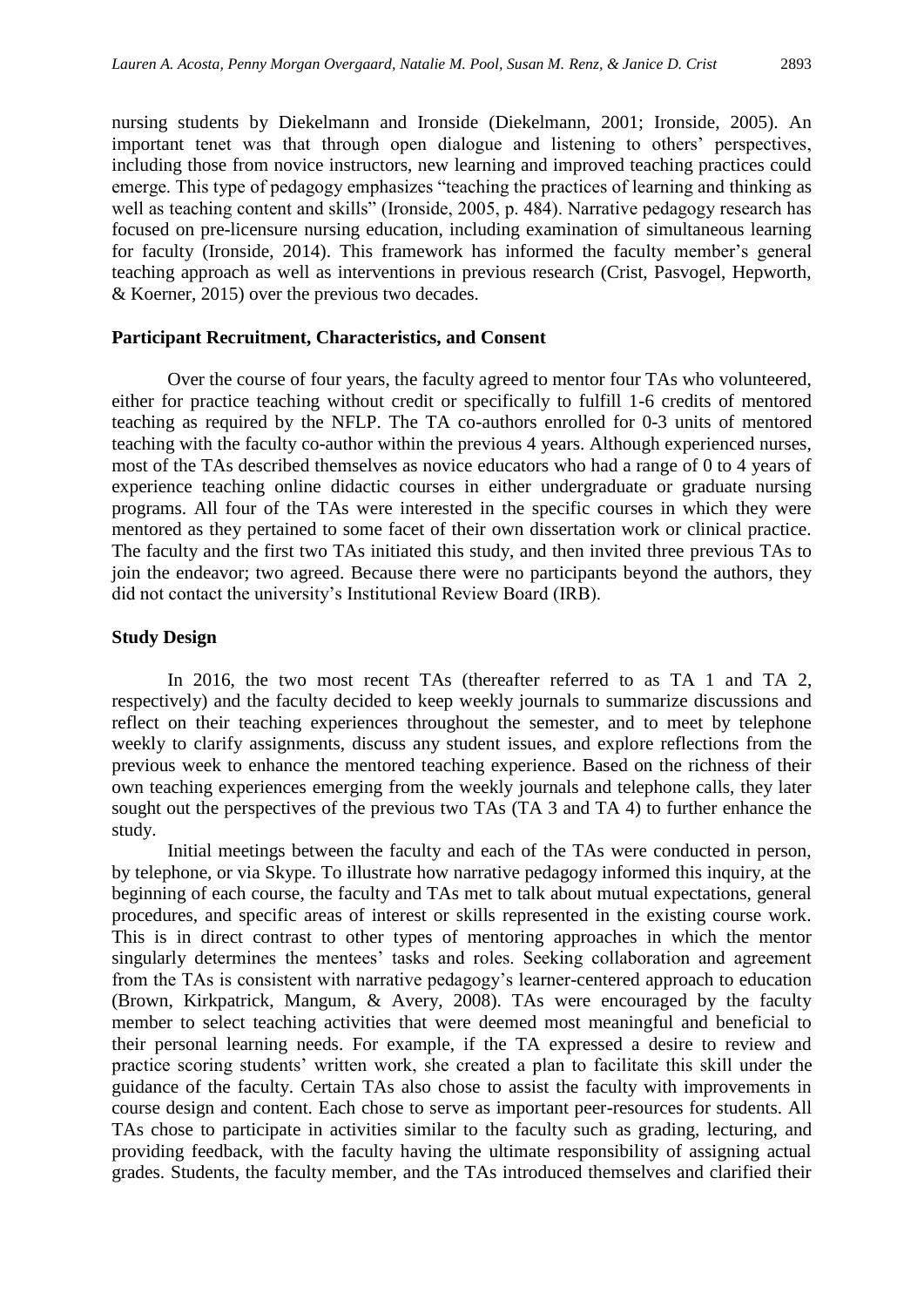respective roles at the beginning of each course to set the stage for human-to-human colearning as per narrative pedagogical principles (Ironside, 2003).

# **Setting**

The setting was an online PhD program in a college of nursing in a large public university in the southwestern United States. The two courses in which all four TA coauthors participated were offered as part of the larger PhD program. One was a required core course on qualitative research and the second was an elective course on gerontological theory and research. Each course had 1-2 TAs serving at a time: TAs 1 and 2 simultaneously assisted with the qualitative methodology course in Fall 2016 (students totaling 18); TA 3 assisted with the gerontological course in Fall 2015 (students totaling 4); TA 4 assisted with the qualitative methodology course in 2015 (students totaling 18).

# **Data Collection**

The authors used a non-traditional method of data collection, using reflexive journaling, similar to that used during auto-ethnography studies (Benoot & Bilsen, 2016; Douglas & Carless, 2013) and weekly telephone conferences. The weekly journals and telephone conferences of the faculty mentor and TAs 1 and 2 initially constituted the data. As means of confirming the emerging data, TAs 3 and 4 were asked to produce written reflexive accounts based on memories of their previous mentored teaching experiences with the faculty. All five authors agreed from the beginning to keep journal entries, telephone conversations, and reflexive accounts private and confidential. Team members did not read each other's raw data journals. Participants were encouraged to provide accurate and honest accounts of their experiences, including any challenging or negative experiences, without fear of retribution from the involved faculty member. Efforts were made to create a safe environment in which open and unrestrained dialogue could occur by refraining from making any assumptions or assigning value to any of the textual data during this period (Ironside, 2014). Thus, no coercion to participate and/or to only include positive comments was evident, although this is difficult to confirm. At the end of the semester in which they completed their mentored teaching, the faculty and TAs 1 and 2 compiled data from their own three journals and added the two reflexive accounts from TAs 3 and 4 to more fully explore their mentored teaching experiences.

# **Data Analysis**

The authors analyzed data as a team using the five-phase interpretive process for analysis of interpretive phenomenology, which was taught in the interpretive phenomenology module of the qualitative course (Crist, 2005). Procedures followed this published data analysis method for interpretive phenomenology, which had been co-published by the faculty mentor and her previous phenomenological mentor (Crist & Tanner, 2003). A summary of the process is as follows.

During Phase 1, the faculty and TAs 1 and 2 reflected on their own individual journal entries and/or course experiences to identify early emerging themes that required further exploration or team discussion, or "lines of inquiry." These "lines of inquiry" were a focus to subsequently consider while journaling and during weekly discussions and continue to examine in all journal narratives. For example, early in the semester, one journal entry indicated awareness of one of the four student discussion groups having awkward and sporadic dialogue, rather than the daily pattern more conducive to fully engaged online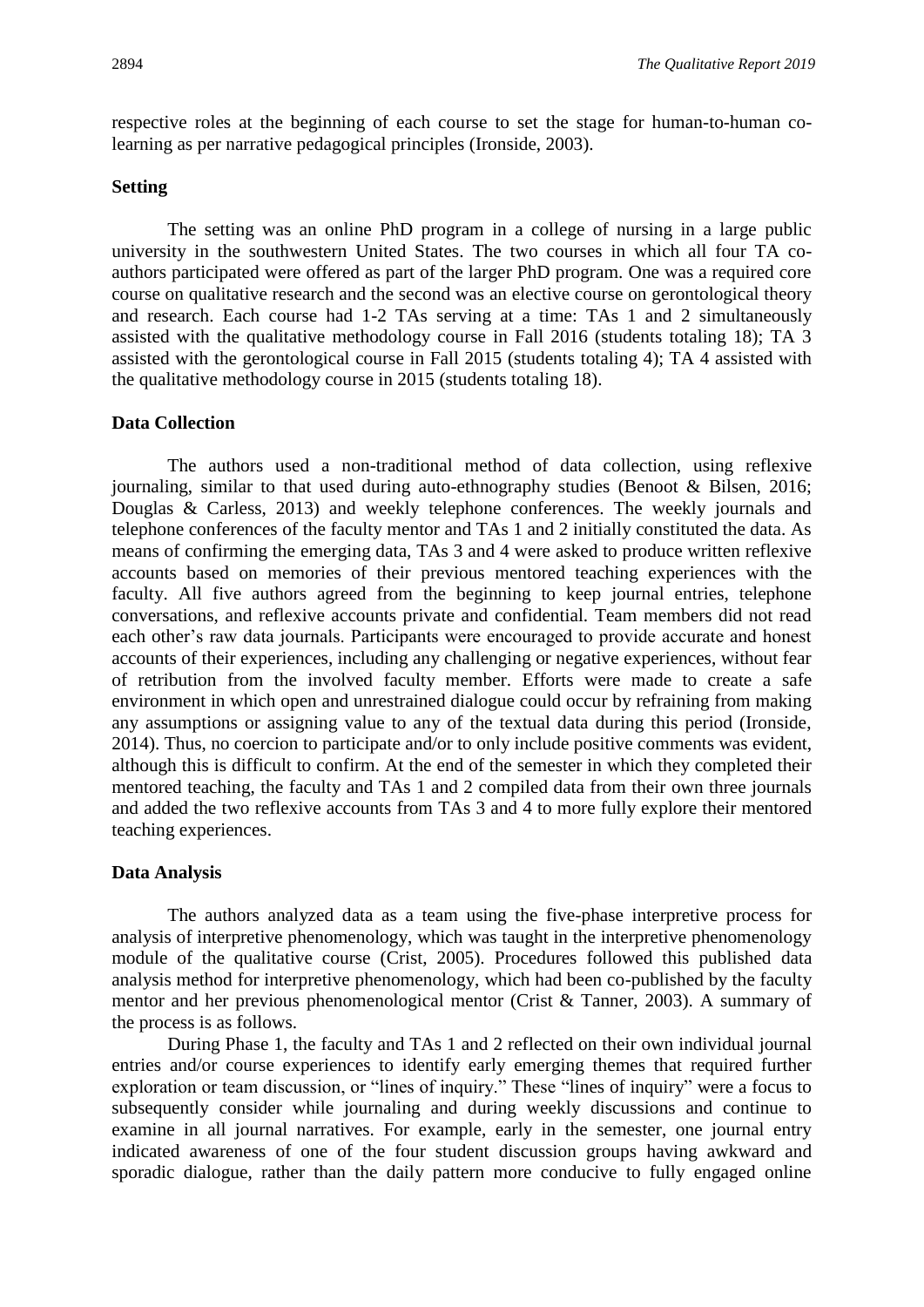learning. After the current team addressed this, analysis including attending to journaling and weekly discussions about this issue.

During Phase 2, the faculty and all four TAs identified "central concerns" during review of their own journal entries and reflexive accounts, and during collaborative discussions. "Central concerns" are important, meaningful matters identified from each participant's individual story (Crist & Tanner, 2003). "Central concerns" are somewhat parallel to "data bits" used in other methodologies, but usually contain more words to retain the overall context and are not distinguished between "open" and "selective or theoretical" coding. An example of a central concern was "Collaboration and two-way learning": The TAs and faculty collaborated about one student group that was struggling with interpersonal clashes; together, they determined how to divide the student group, and which other student groups might best accommodate additional students from the original group. The collaborative decision and actions resulted in better performance by the individual students who had struggled; and the groups that had accommodated additional members continued to perform well.

Additionally, "exemplars" in the form of excerpts or short stories that demonstrate specific "central concerns" were noted during Phase 2 (Crist & Tanner, 2003). An exemplar was TA 4 comparing the central concern "learning through teaching" to reviewing for academic journals in an effort to keep one's own writing sharp. Also, during this phase, authors identified or confirmed "paradigm cases," which are stories that appear, in no certain order, taken from any narratives that vividly illustrate the interpretation of the whole. For example, gaining insight about how papers were assigned a quantitative score within the grading rubric was a new way to collaboratively learn through teaching.

In Phase 3, the authors identified "shared meanings" in the form of common concerns across participants. These patterns of meanings were common to the whole group. For example, "Learning through Teaching" was the culmination of common reflexive journal entries that reported faculty's and TAs' sense of growth in their own teaching abilities and performance.

During Phase 4, the authors discussed and finalized the "final interpretation," supported by the shared meanings and demonstrated by exemplars and paradigm cases. This process occurred during the authors' iterative processes of "interpretive writing" (Van Manen, 2016) with simultaneous communications among authors and final pursuit of final lines of inquiry. "Interpretive writing" occurred individually and through sharing the evolving draft report of findings. The iterative interpretation process included input from and collaborative revisions in response to reviewers' questions and comments.

Phase 5 is dissemination of the interpretation. The final interpretation is unending, occurring within the readers (Crist & Tanner, 2003).

# **Trustworthiness**

To establish trustworthiness the authors addressed three key criteria: reflexivity (Jootun, McGhee, & Marland, 2009), credibility, and dependability (Lincoln & Guba, 1985). The first three authors used reflexivity to assure minimal researcher bias. This was accomplished by discussing emerging findings and alternate views as they arose regarding their weekly journals, and during the weekly phone conferences. The authors debriefed with one another to attenuate bias, preconceptions, and assumptions. Credibility was established through peer reviews and comparisons of central concerns to ensure accuracy of data used to generate shared meanings. The authors addressed dependability through (1) frequent discussions to resolve interpretative discrepancies and achieve consensus, (2) prolonged engagement with the data, (3) triangulation of the various data sources (journals, reflexive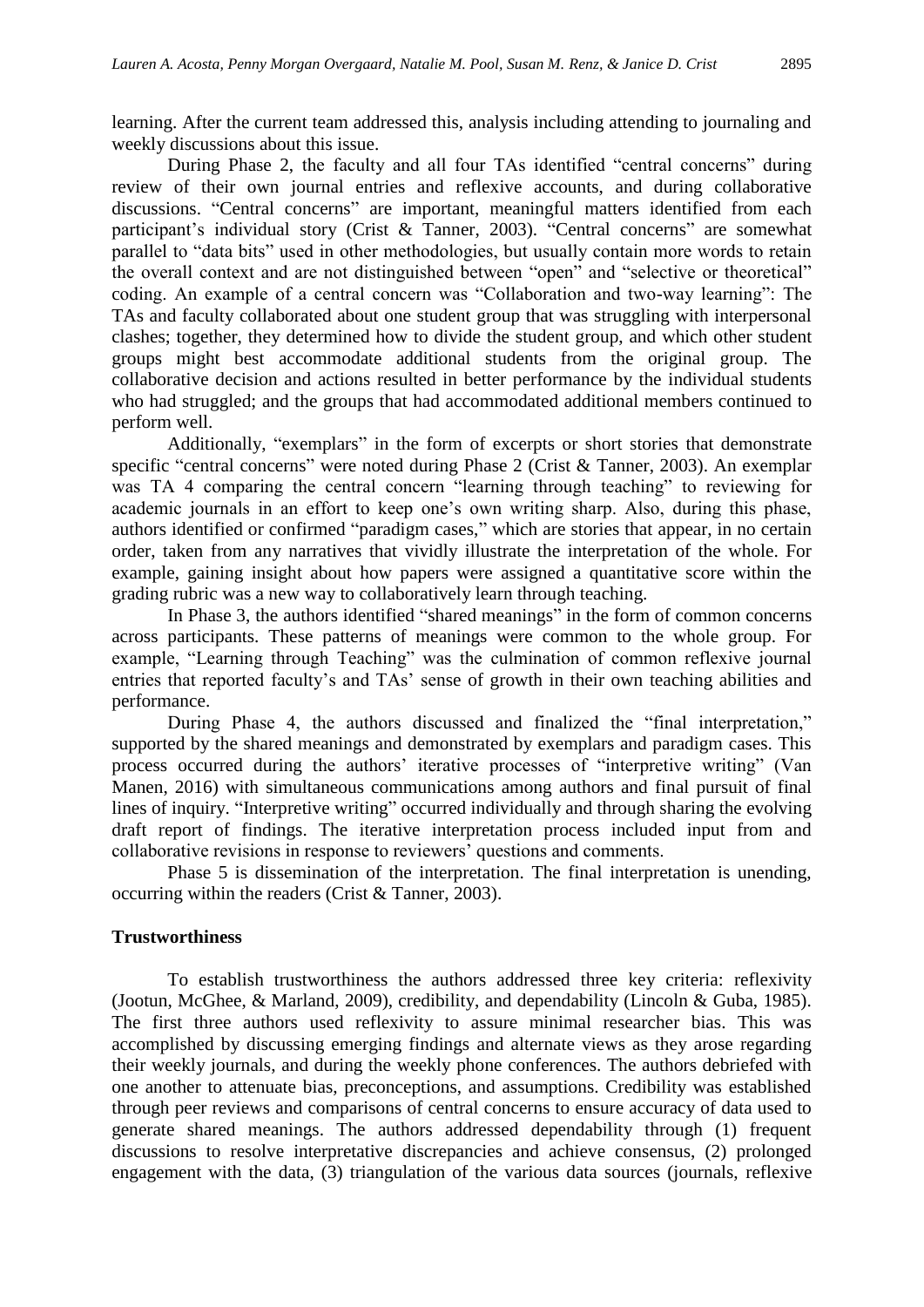account, and debriefing meetings), and (4) the maintenance of a decision trail in the form of the authors' many meeting notes and drafts of the manuscript. The authors remained cognizant of power differentials inherent in the faculty-RA relationship by maintaining mutual respect and ensuring that all ideas were treated equally. The first three authors addressed confirmability with member checking to ensure that the central concerns adequately represented their experiences; when central concerns did not adequately represent the experience, the authors adjusted the central concerns until there was consensus that was accurate and resonated for all. Later, all authors collaborated by phone and email to confirm separately identified shared meanings and to collectively agree upon the emerging overall interpretation.

#### **Results**

Early in the data analysis process, the authors suggested the overall interpretation: "You Learn When You Teach." As the authors identified the central concerns (originally 10) which were abstracted into "shared meanings," and identified exemplars and paradigm cases, the interpretation continued to ring true as the overall meaning of their experience of coteaching online PhD nursing research courses. "You learn when you teach" was non-linear and all participants (faculty and TAs alike), grew in their skills and professionalism as they taught. This interpretation was supported by three shared meanings across informants' 10 central concerns. The shared meanings were (1) Learning through Teaching, (2) Validation of Reciprocal Learning, and (3) Developing as a Professional.

# **Learning through Teaching**

The first shared meaning represented "progressing in teaching skills" through the process of teaching. "Learning through teaching" meant that through the act of either mentoring teaching (for the faculty) or practicing teaching (for the TAs), all team members felt like they were advancing their teaching skills. For example, in a telephone meeting, TA 2 identified that some student groups demonstrated challenging dynamics: they seemed incompatible, with different work schedules and learning approaches, and were not progressing as expected. The TA suggested restructuring the groups. The faculty and TAs discussed forming new groups and ways to inform students about the changes. A faculty journal entry was, "This was an interesting dialogic of both backing off, asking questions, and promoting students problem-solving in a communal way, and when dialogues and practice were over, being more objective in giving grades that were earned." Through this experience, the faculty and TAs learned that assessing particular student qualities and needs led to the formation of more productive groups.

A paradigm case that embodied "learning through teaching" was a dialogic about grades on students' papers. Some TAs, using the grading rubric, recommended lower grades than the faculty. Discussions about whether low grades would act as incentives for students' under-performing at the doctoral level (the TAs' initial perspectives) or whether constructive comments without a lower grade were more effective in getting students' attention (the faculty's perspective) and were helpful to the faculty' and TAs' gaining insight about their grading actions. These discussions resulted in negotiations between the TAs and the faculty concerning the grade. A lasting result was that this experience sensitized participants to the meaning inherent to the process of assigning grades to student's submitted work.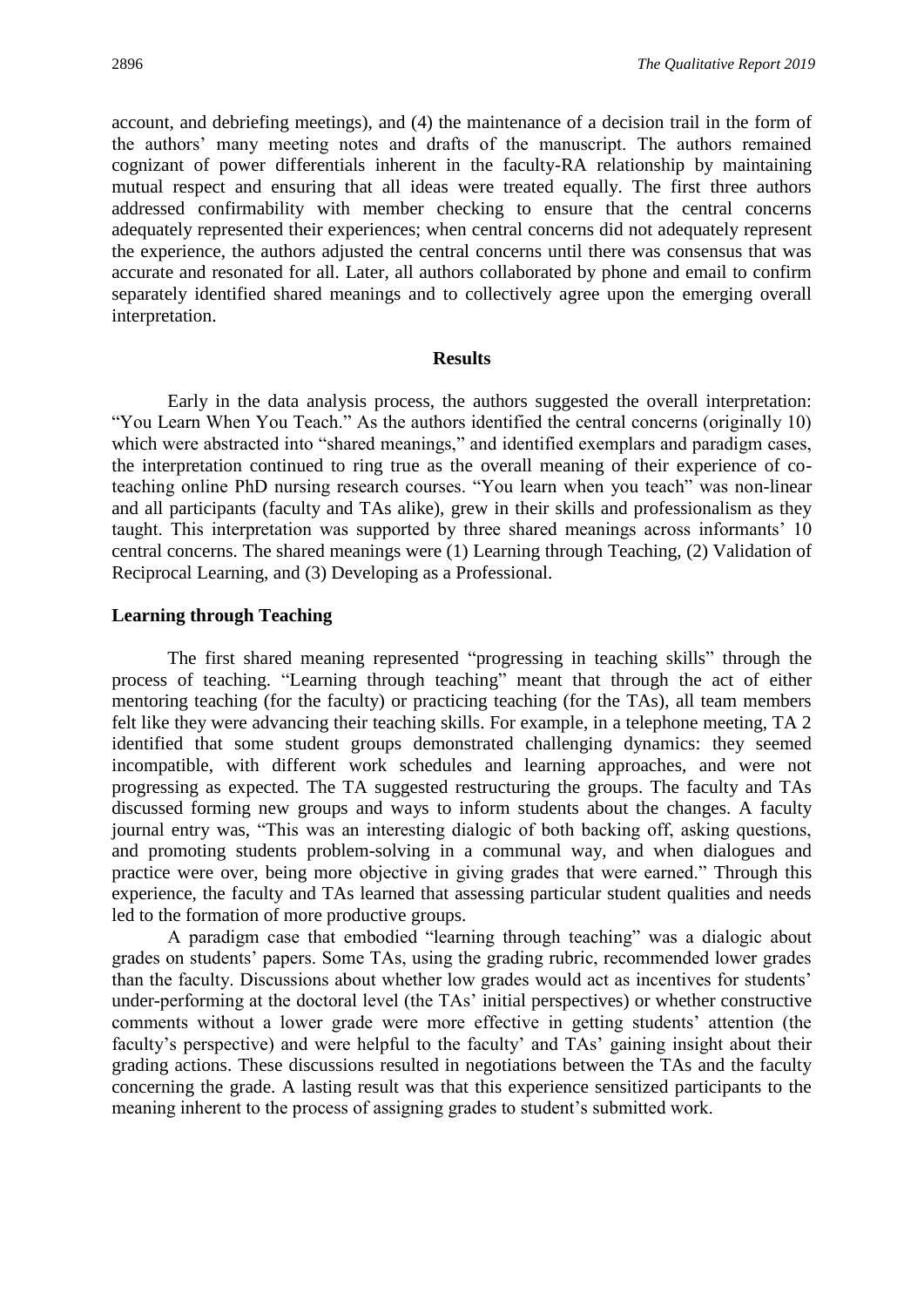### **Validation of a Reciprocal Process**

The team identified "validation of a reciprocal learning process" as a second shared meaning. Through teaching, team members gained content knowledge as well as approaches pertaining to teaching pedagogy. For example, the faculty gained new insights about qualitative methodologies or gerontology that the TAs brought from their own literature searches and then shared with students. An exemplar offered by TA 1 was

As a TA you get to read people's papers, which is not often the case as a fellow student…You get that first 'small taste' of the rewards of teaching, and you get to see the direct results of your feedback and guidance (in the best case scenarios).

It was rewarding to be treated as a peer by the lead faculty. "When the faculty has a tendency to treat us as if we have expertise (even when we don't!) that gives us the confidence to gently critique or guide other people's work." Likewise, the TAs learned from the students in the courses who brought in new topical information about the two content areas: "They taught me—not only about their areas of interest, but also to look at sometimes familiar content, e.g., methodologies, classic readings, etc., in a new light" (TA 4).

For the faculty, it was satisfying to observe the TAs impart insight and content knowledge correctly and clearly in online discussions and feedback on students' papers. At the same time the faculty was reassured, after being discouraged by some students not progressing as quickly as past students had, when TAs reminded her that "coaching" rather than "giving the right answer" was consistent with narrative pedagogy principles and her typical teaching style. This validation by TAs was reassuring as was a TA's insight that some groups of students needed more specific direction while others evolved in the expected direction with less faculty or TA guidance.

Most validating for the faculty and TAs was the critical learning that occurred when students taught each other. The TAs' reflective accounts suggested that reciprocal learning was evident in the interactive discussion postings in which students explained concepts "to each other," cited new methodological publications, and gave examples of qualitative research experiences. TAs 1 and 2 noted (and others agreed) that she preferred a "facilitator" and coaching teaching style that encouraged students to delve more deeply into topics to "find the answer" by offering formative feedback and asking questions that challenged students to think about phenomena and methods from various perspectives. This peer exchange of ideas, overseen by the faculty and TAs, enhanced student learning and thus validated the appropriateness of this teaching style. Team members agreed that both this teaching style and the encouragement of reciprocal learning were consistent with narrative pedagogy principles, such as supporting new thinking, identifying shared experiences, and interpreting nursing content in novel ways (Ironside, 2014).

### **Developing as Professional Nurse Scholars**

All participants' teaching skills included adjusting expectations and addressing social dynamics in the online learning environment as part of their development as professional nurse scholars. Adjusting expectations sometimes required team members to modify idealized impressions of doctoral learning and teaching, or to be flexible in teaching methods. For example, TA 1 identified learner-directed vs. faculty-directed education as a central concern. She noted that she had expected all students to be highly motivated and willing to learn independently, but she came to realize that while this was true for some students, a few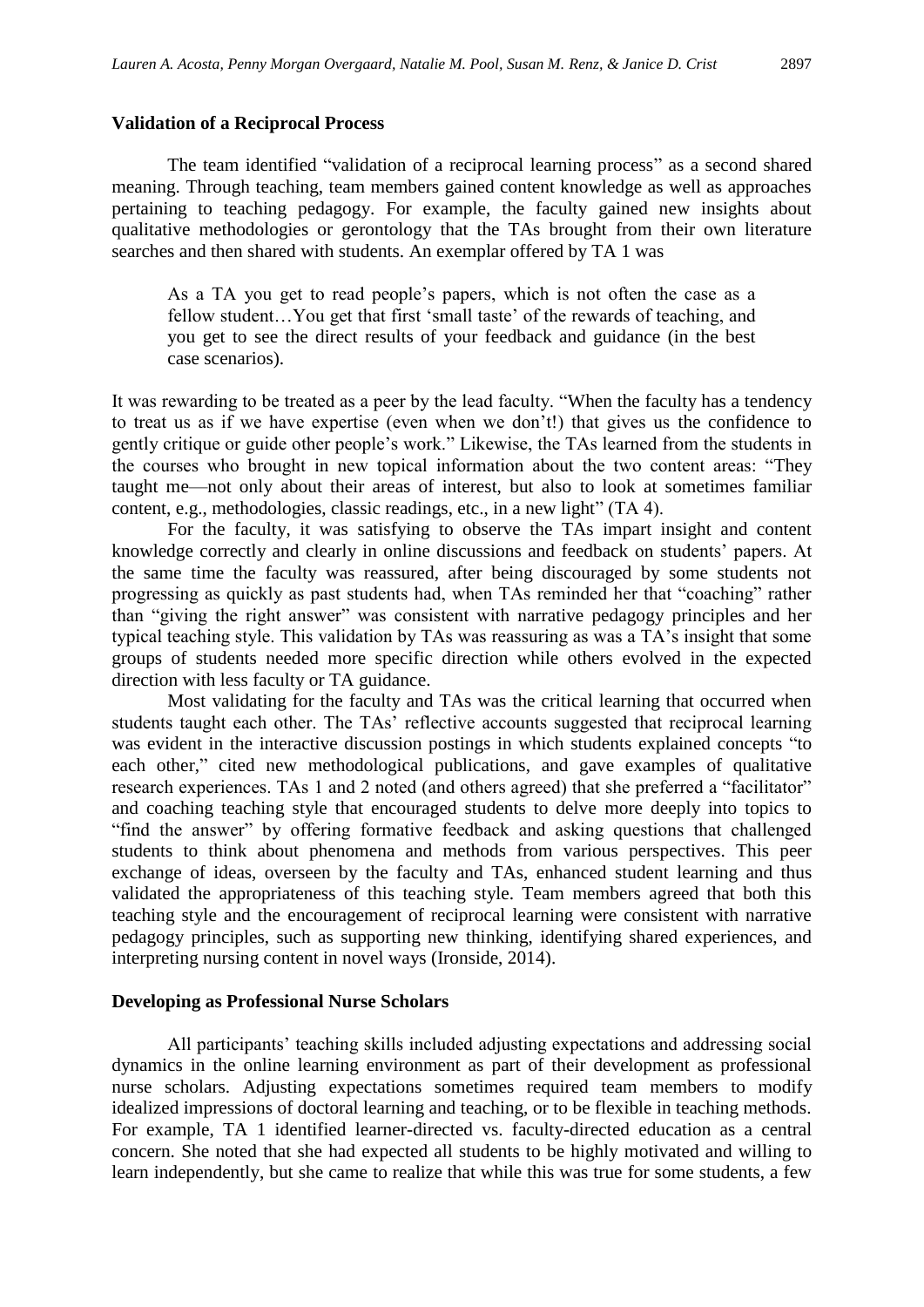students or groups did not demonstrate independent motivation. Through reflection and discussion with team members, she decided to give students the opportunity to initiate discussions and engage their peers, rather than directly providing information or correcting erroneous statements. The team tried to pose stimulating questions and offer different perspectives in group forums as well as to reach out to individuals via email when students did not participate for prolonged periods. As the semester progressed, some students became more actively involved while some others remained unengaged despite the team's efforts to encourage participation and enhance understanding. Ultimately, team members found that they had to accept that these students were making a conscious choice not to participate fully. The TAs learned—and the faculty was reminded—that some students did not place highest priority or have the ability to pursue maximal engagement in the topic or course. This resulted in acceptance and learning to recognize when to "let go."

"Developing as a professional nurse scholar" also encompassed learning new skills such as addressing social dynamics in the online learning environment. For example, at the beginning of each semester, the faculty had asked students to form groups of three to five based on their own preference. The faculty shared with TAs that she had found that groups that formed quickly and decisively were often the strongest groups. As time went by, TA 2 began to understand that part of the success of the groups that had self-identified was related to the more proactive students' ability to address the social dynamics within groups and the ability to identify academically strong students who enhanced their learning or shared core learning values. This informed the teaching strategy by giving both the faculty and TAs a "heads up" that groups that were slower to form might potentially need more guidance.

The collaborative teaching experience allowed the faculty and each TA to evolve as professional nurse scholars through coaching and mentorship. This became clear when the participants reflected on the meaning of the content as it related to nursing and being a faculty nurse. A paradigm case was TA 2's noting that this experience reminded her that as a doctorally-prepared nurse, "I am responsible for developing my professional voice and the professional voice of other nurses." The experience of being mentored by an experienced faculty member, and in turn mentoring fellow students, strengthened the TAs own professional development and sense of confidence as instructors.

#### **Discussion**

Findings supported the use of narrative pedagogy "as a framework for nursing education. Narrative pedagogy allows the convergence of nursing, teaching, and research as ways of learning" (Diekelmann, 2001, p. 484). Narrative pedagogy provides focus on key educational processes including teaching, interpreting, critical thinking, and analysis (Brown et al., 2008). As the team members met and reflected on their mentored semesters, it became clear that the concepts of narrative pedagogy provided an excellent framework for organizing the mentored teaching experience.

The TAs noted that they found it satisfying to have the opportunity to engage in a teaching practicum that would allow them to further their knowledge about qualitative research methodologies or gerontological theory and research, as well as learn new skills about how to facilitate learning among predominately self-directed doctoral students. As former students in these courses, they had experienced an environment rich with interpersonal dialogue and interaction, which continued during their TA roles. These interactions often challenged the TAs' initial understanding of course content. Also, mentorship from the faculty had provided scaffolding and guidance as the TAs worked to improve their understanding of the material. This process is consistent with narrative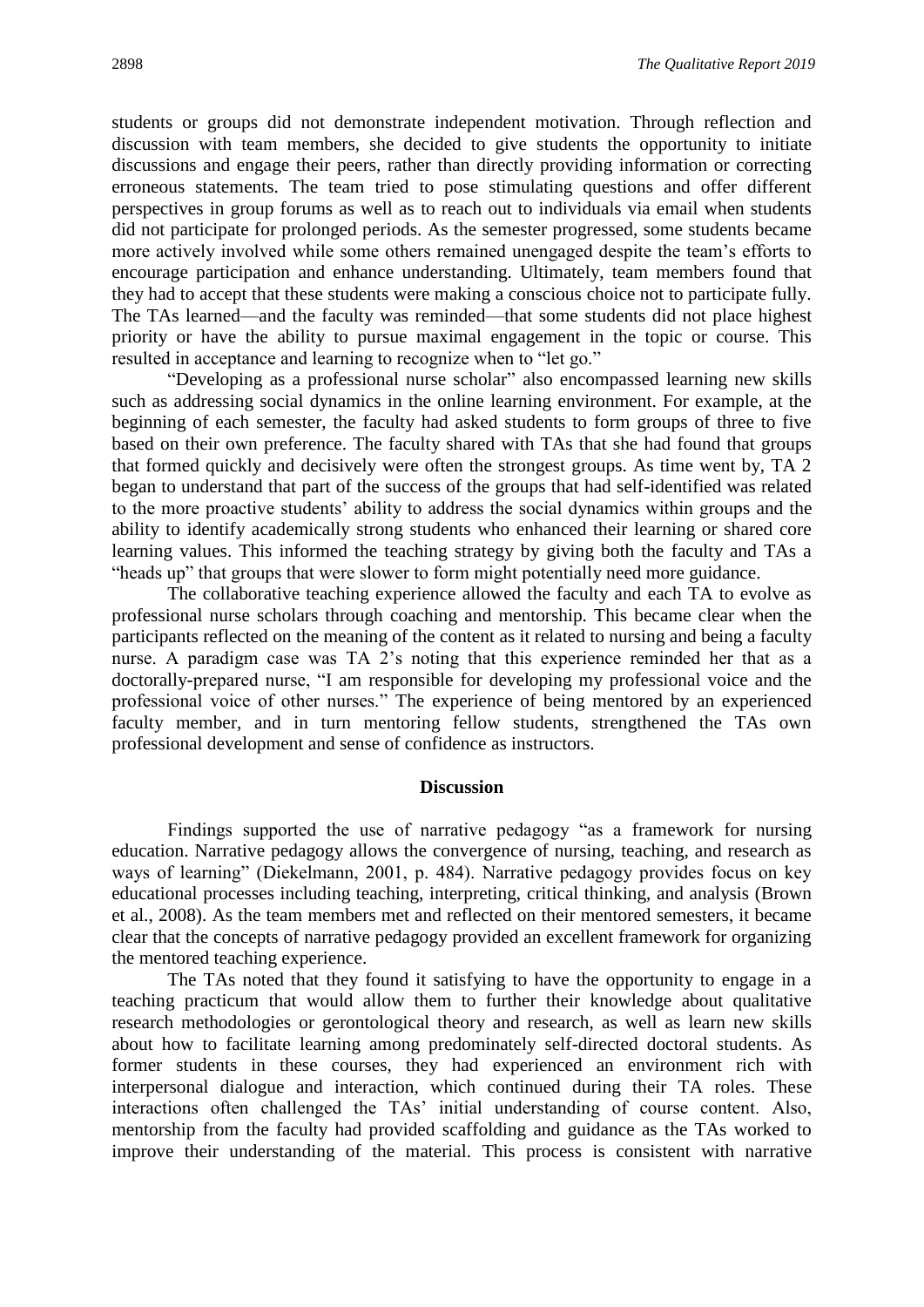pedagogy's emphasis on teaching both content and the learning process as essential to successful mastery and student growth (Ironside, 2005).

The faculty had a tradition of meeting with all of her students individually midsemester in person, by telephone, or electronically. This practice is consistent with the stance in narrative pedagogy that reflexivity about personal actions and responses is critical. The act of student and professor reflecting together promotes an educational maturity that improves future actions and responses, and facilitates learning (Sherwood & Horton-Deutsch, 2012). Although the TAs did not have a role in these individual meetings, this was a demonstration of a best practice in alignment with narrative pedagogy that the faculty modeled for the TAs. The authors recommend that the faculty mentor, and other faculty mentors, include TAs in these one-one-one meetings, as part of this best practice.

The TAs agreed that the teaching practicum became a collaboration that was more focused on the experience of teaching and was less focused on grades or credit earned for the practicum. The practicum resulted in learning that was facilitated and reciprocal rather than a linear non-contextual transfer of knowledge. This type of learning is consistent with other PhD students' experiences being mentored through "modeling the way" and "enabling others to act" (Hill et al., 2014, p. 405). These collaborative experiences with a shared vision for coteaching resulted in critical, transformative learning for PhD students and their mentor.

#### **Teaching Implications**

Five specific recommendations for graduate programs participating in the NFLP, or other faculty preparation programs, can be gleaned from the co-teaching process: journaling, co-grading, regular meetings, requiring mentored experience, and identifying a school-wide pedagogy. (1) Keeping a weekly journal should be a requirement for faculty and TAs to ensure reflexivity in the teaching process. Journaling creates opportunities for cognitive and professional growth, provides structured opportunity for reflection, and facilitates sharing reflective experiences with others (Daroszewski, Kinser, & Lloyd, 2004). The faculty found similar benefit from keeping a weekly journal as did the TAs. (2) The faculty and some of the TAs found it helpful to grade the same papers. How the team chose papers to co-grade varied: either random choice, faculty request for co-grading of struggling or excelling students' papers to form an objective scoring range, or avoidance of grading papers of friends or mentees. The co-grading process again established consensus and consistency in the grading process, a valuable skill for developing faculty to gain. (3) Regular faculty-TA meetings were found to help facilitate team engagement and collaboration. These meetings allowed for pedagogical discussion, clarification of concepts, and a clear distribution of activities. (4) The authors recommend requiring mentored teaching experience as a curricular requirement for all nursing students in PhD programs. The TAs found that the mentored experience was valuable in framing both pedagogical insight and promoting the benefits of mentoring, which enhanced their overall experience as PhD students and better prepared them for subsequent roles as academic nurses. (5) Finally, the identification of a focused pedagogy added greatly to understanding the experience of faculty and TAs. The narrative pedagogy framework fits well with the participant's experiences as well as the "You Learn When You Teach" final interpretation of this inquiry. These recommendations could be generalized to similar online PhD programs in other schools, particularly those with a focus on development and acculturation of PhD students into the faculty role.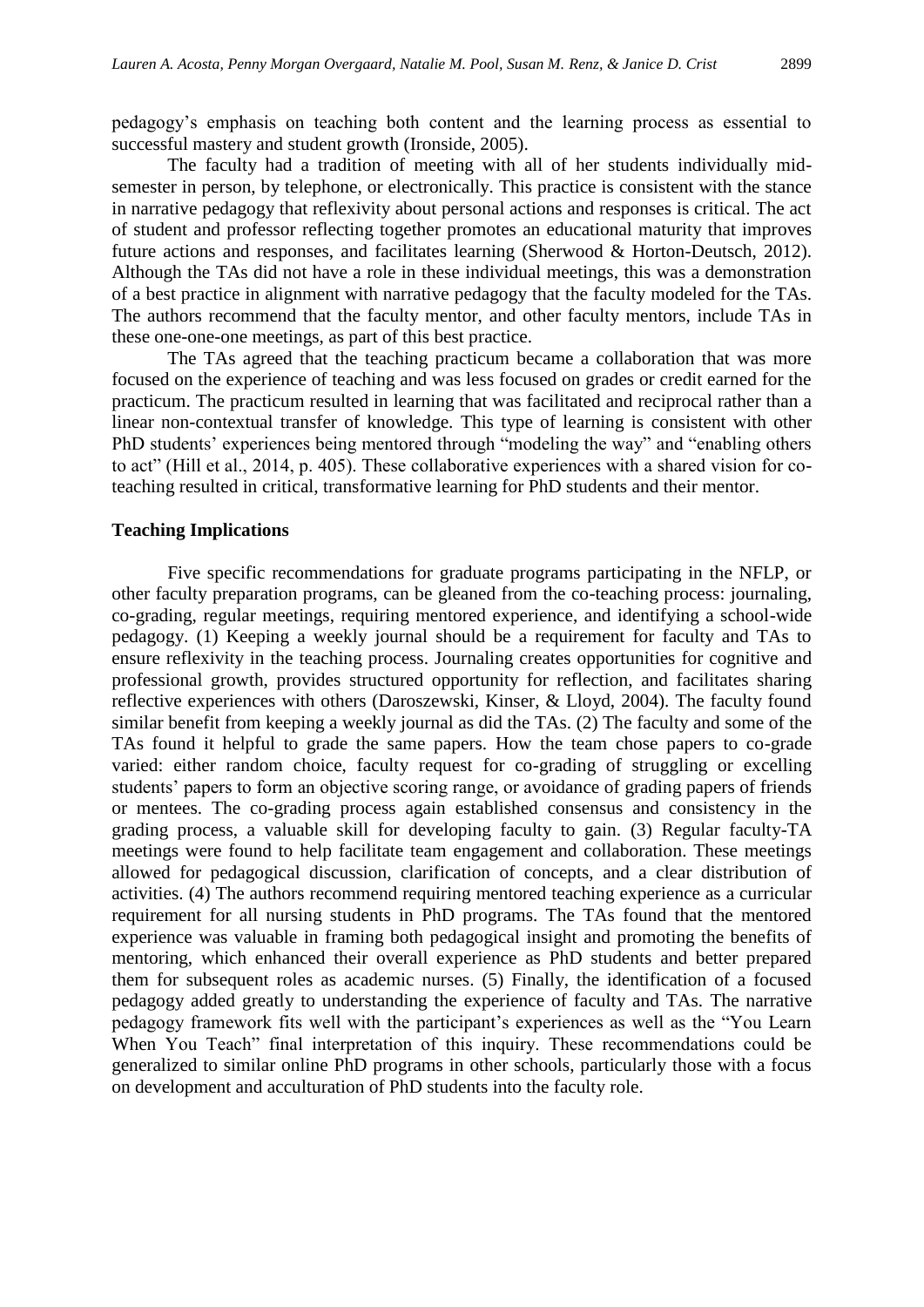### **Research Implications**

This study should be replicated with a larger sample, including courses with multiple faculty mentors. Additionally, measuring mentees' self-reported growth and mentors' teaching evaluations in future studies would also inform what is known about faculty-TA coteaching. Replicating this study to include other faculty-TA dyads in both on-line PhD and Doctor of Nursing Practice (DNP) courses would enhance understanding about the teaching process, TA mentoring, and the bi-directional process of teaching and learning. Findings in DNP courses would be especially interesting because of the difference in focus of courses; that is, practice leadership rather than research.

# **Limitations**

The team did not conduct this inquiry as a typical interpretive phenomenological study. Rather than analyzing data from the usual transcripts of open-ended interviews, the authors read and further reflected upon journal entries about teaching experiences. Journaling occurred either weekly during the semester as the faculty and TAs 1 and 2 co-taught, or as a one-time reflexive account after completion of the mentored experience from TAs 3 and 4. The authors therefore applied trustworthiness criteria in a tailored way, as described in the previous trustworthiness section.

Additional limitations include a small and somewhat inconsistent data pool. Not all of the TAs were able to participate equally in the data collection and analysis processes due to the sequence of courses or time constraints. Also, for some TAs, an ongoing academic relationship with the faculty outside of the mentored teaching experience (such as the faculty being a committee chair) could influence the proclivity towards established consensus and consistency in the grading process, a valuable skill for developing faculty to establish.

#### **Conclusion**

The interpretation, "You Learn when You Teach" was congruent with the co-learning principles of narrative pedagogy. The recognition of the role of a specific pedagogical framework is important in a learning environment that is constantly changing (Brown et al., 2008). The authors recommend that even if schools or colleges of nursing do not choose narrative pedagogy to inform their teaching and teaching mentorship practices, nursing leadership should choose a school-wide pedagogical philosophy with guiding principles so that all faculty members, TAs, and students are working within a shared vision of learning. Although some faculty may resist welcoming TAs into their teaching practice (Gormally, Sullivan, & Szeinbaum, 2016), this inquiry demonstrates the positive effect the mutual experience can have on faculty, doctoral-level TAs, and, potentially, PhD nursing students.

#### **References**

- American Association of Colleges of Nursing (AACN). (2017, April 26). Nursing faculty shortage fact sheet. Retrieved from [http://www.aacnnursing.org/News-](http://www.aacnnursing.org/News-Information/Fact-Sheets/Nursing-Faculty-Shortage)[Information/Fact-Sheets/Nursing-Faculty-Shortage](http://www.aacnnursing.org/News-Information/Fact-Sheets/Nursing-Faculty-Shortage)
- Aldebron, J., & Allan, J. D. (2010). Resisting the downward pressure on nursing faculty qualifications. *Journal of Nursing Regulation, 1*(1), 21-25.
- Bartels, J. E. (2007). Preparing nursing faculty for baccalaureate-level and graduate-level nursing programs: Role preparation for the academy. *Journal of Nursing Education, 46*(4), 154-158.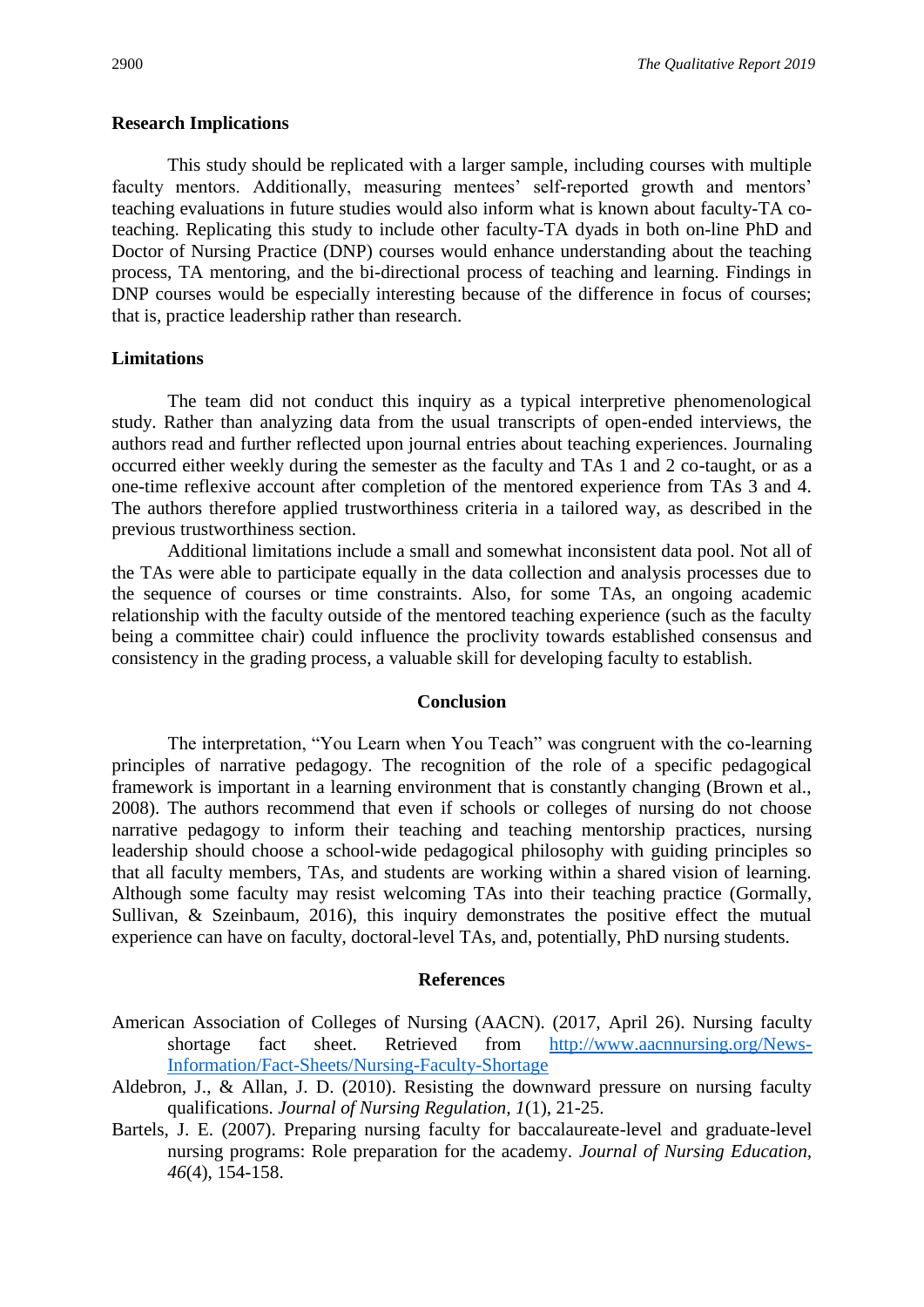- Benoot, C., & Bilsen, J. (2016). An auto-ethnographic study of the disembodied experience of a novice researcher doing qualitative cancer research. *Qualitative Health Research, 26*(4), 482-489.
- Booth, T. L., Emerson, C. J., Hackney, M. G., & Souter, S. (2016). Preparation of academic nurse educators. *Nurse Education in Practice, 19*, 54-57. <https://doi.org/10.1016/j.nepr.2016.04.006>
- Brown, S. T., Kirkpatrick, M. K., Mangum, D., & Avery, J. (2008). A review of narrative pedagogy strategies to transform traditional nursing education. *Journal of Nursing Education, 47*(6), 283-286.
- Crist, J. D. (2005). The meaning for elders of receiving family care. *Journal of Advanced Nursing, 49*(5), 485-493. doi:10.1111/j.1365-2648.2004.03321.x
- Crist, J. D., Pasvogel, A., Hepworth, J. T., Koerner, K. M. (2015). The impact of a telenovela intervention on use of home health care services and Mexican American elder and caregiver outcomes. *Research in Gerontological Nursing, 8*(2), 62-76.
- Crist, J. D., & Tanner, C. A. (2003). Interpretation/analysis methods in hermeneutic interpretive phenomenology. *Nursing Research, 52*(3), 202-205.
- Culyer, L. M., Jatulis, L. L., Cannistraci, P., & Brownell, C. A. (2018). Evidenced-based teaching strategies that facilitate transfer of knowledge between theory and practice: What are nursing faculty using? *Teaching and Learning in Nursing, 13*(3), 174-179.
- Daroszewski, E. B., Kinser, A. G., & Lloyd, S. L. (2004). Online, directed journaling in community health advanced practice nursing clinical education. *Journal of Nursing Education, 43*(4), 175-180.
- Diekelmann, N. (2001). Narrative pedagogy: Heideggerian hermeneutical analyses of lived experiences of students, teachers, and clinicians. *ANS: Advances in Nursing Science, 23*(3), 53-71.
- Douglas, K., & Carless, D. (2013). A history of autoethnographic inquiry. In S. H. Jones, T. E. Adams, & C. Ellis (Eds.), *Handbook of autoethnography* (pp. 84-106). New York, NY: Routledge
- Gormally, C., Sullivan, C. S., & Szeinbaum, N. (2016). uncovering barriers to teaching assistants (TAs) implementing inquiry teaching: Inconsistent facilitation techniques, student resistance, and reluctance to share control over learning with students. *Journal of Microbiology & Biology Education, 17*(2), 215.
- Hill, N. L., Yevchak, A., Kolanowski, A. M., Penrod, J., Milone-Nuzzo, P. F., Sawyer, A. M., . . . Therrien, B. (2014). What it takes: Perspectives from developing nurse scientists. *Journal of Nursing Education, 53*(7), 403-409.
- Health Resources and Services Administration (HRSA). (2016). Nurse faculty loan program (NFLP). Retrieved from<http://bhpr.hrsa.gov/nursing/grants/nflp.html>
- Ironside, P. M. (2003). New pedagogies for teaching thinking: The lived experiences of students and teachers enacting narrative pedagogy. *Journal of Nursing Education, 42*(11), 509-516.
- Ironside, P. M. (2005). Using narrative pedagogy: Learning and practicing interpretive thinking. *Journal of Advanced Nursing, 55*(4), 478-486.
- Ironside, P. M. (2014). Enabling narrative pedagogy: Inviting, waiting, and letting be. *Nursing Education Perspectives, 35*(4), 212-218.
- Jootun, D., McGhee, G., & Marland, G. R. (2009). Reflexivity: Promoting rigour in qualitative research. *Nursing Standard, 23*(23), 42-46.
- Lincoln, Y. S., & Guba, E. G. (1985). *Naturalistic inquiry*. Beverly Hills, CA: Sage.
- Oermann, M. H. (2007). Approaches to gathering evidence for educational practices in nursing. *The Journal of Continuing Education in Nursing, 38*(6), 250-255.
- Sherwood, G., & Horton-Deutsch, S. (2012). *Reflective practice: Transforming education*